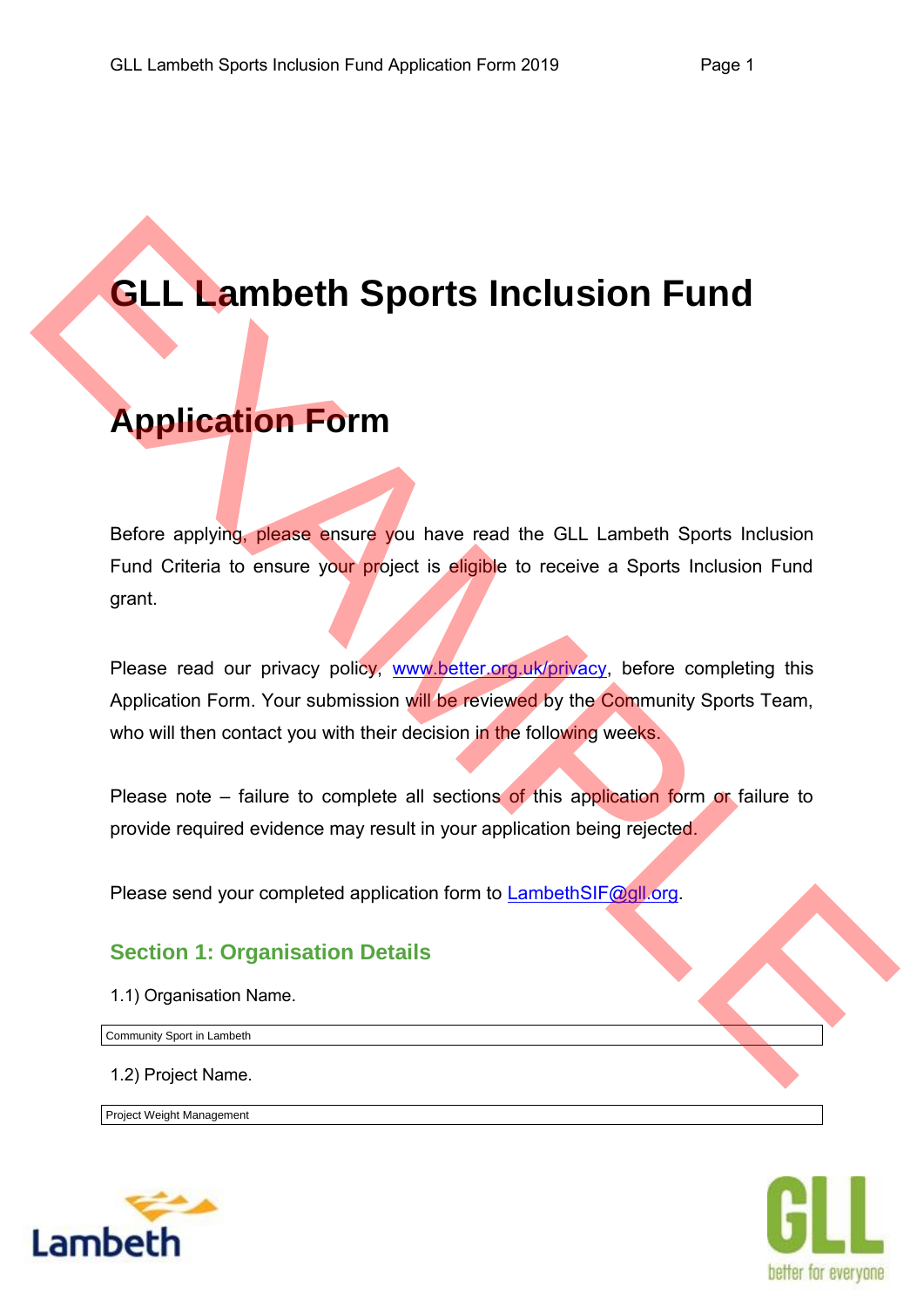1.3) Organisation Address.

| Streatham High Road,<br>London                                                                 |                                                                                                                                                                                                                                                                                       |
|------------------------------------------------------------------------------------------------|---------------------------------------------------------------------------------------------------------------------------------------------------------------------------------------------------------------------------------------------------------------------------------------|
|                                                                                                |                                                                                                                                                                                                                                                                                       |
| 1.4) Project Lead Details.<br>1.4.1) Name.                                                     | 1.5) Project Support Details.<br>1.5.1) Name.                                                                                                                                                                                                                                         |
| John Smith                                                                                     | Jane Bloggs                                                                                                                                                                                                                                                                           |
| 1.4.2) Position.                                                                               | 1.5.2) Position.                                                                                                                                                                                                                                                                      |
| <b>Funding Manager</b>                                                                         | <b>Community Sports Officer</b>                                                                                                                                                                                                                                                       |
| 1.4.3) Email Address.                                                                          | 1.5.3) Email Address.                                                                                                                                                                                                                                                                 |
| john.smith1@CSL.org                                                                            | jane.bloggs1@CSL.org                                                                                                                                                                                                                                                                  |
| 1.4.4) Phone Number.                                                                           | 1.5.4) Phone Number.                                                                                                                                                                                                                                                                  |
| 07789 789 789                                                                                  | 07987 987 987                                                                                                                                                                                                                                                                         |
| 1.4.5) Alternative Phone Number                                                                | 1.5.5) Alternative Phone Number.                                                                                                                                                                                                                                                      |
| 020 6789 6789                                                                                  | 020 9876 9876                                                                                                                                                                                                                                                                         |
| 1.6) Safeguarding Procedures.<br><b>Section 2: Project Details</b><br><b>Project Specifics</b> | If you are applying for funding to provide a programme that works with children/young people<br>or vulnerable adults, please tick the box to confirm that your organisation has safeguarding<br>policies and procedures in place. Please attach these procedures to your application. |
| 2.1) Who are your target participants?                                                         | Ensure you detail participant age, gender, ethnicity, and any health conditions of those you<br>are proposing to support. Please also state the number of places available for participants.                                                                                          |
|                                                                                                | The project will target children (both male and female), aged 12-13 years. Specifically                                                                                                                                                                                               |

### 1.6) Safeguarding Procedures.

### **Section 2: Project Details Project Specifics**

There will be 60 spaces available (out of school sessions), focusing on those of a



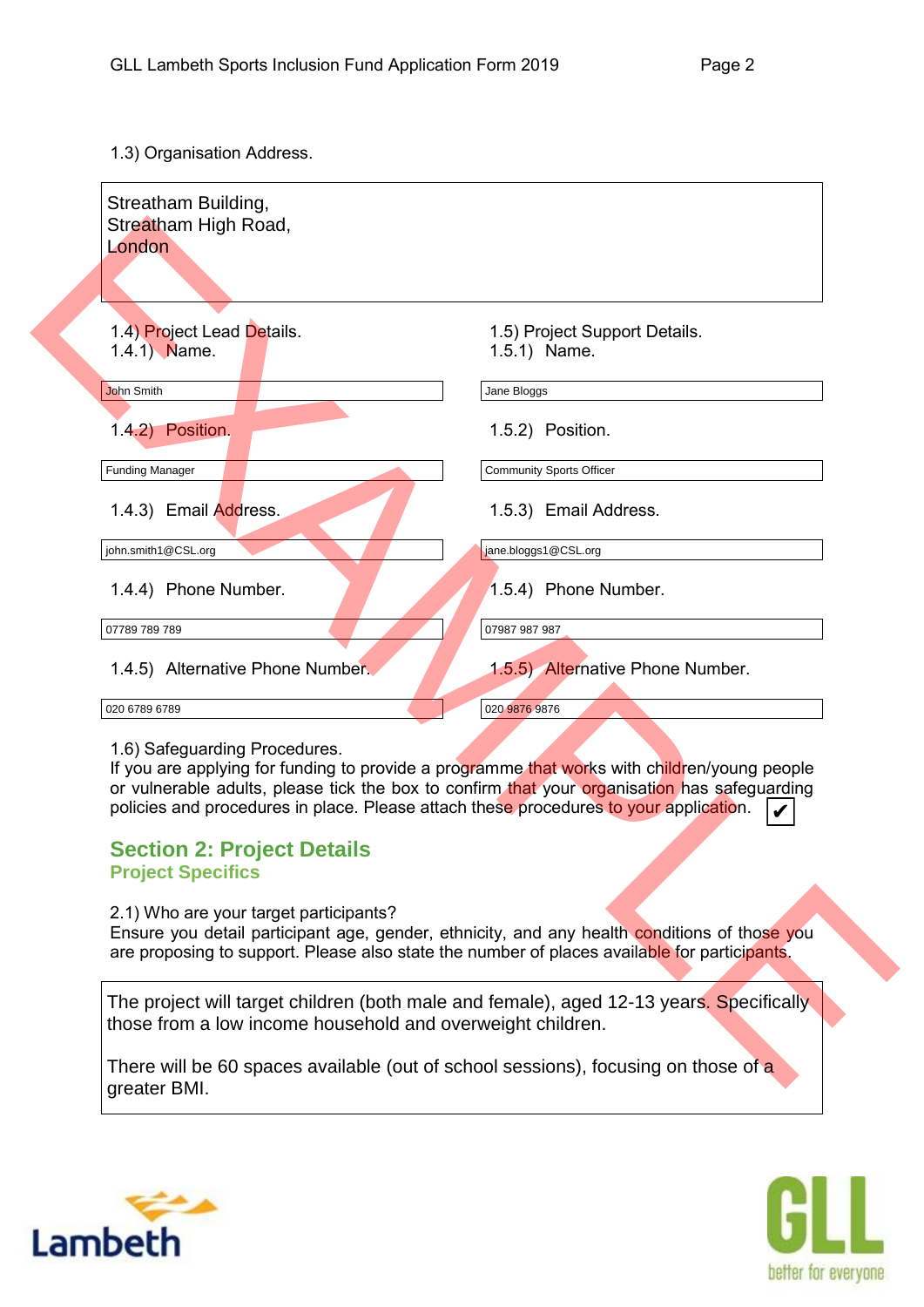2.2) What are the aims and objectives of the project?

Ensure you describe how the project's participants and the wider community will benefit.

To improve health and wellbeing levels and knowledge regarding healthy lifestyle behaviors, specifically:

1) Increase healthy lifestyle and nutritional awareness

- 2) Increase daily physical activity expenditure and reduce sedentary behaviour
- 3) Reduce BMI

2.3) Please provide a detailed description of the programme to be delivered.

A 12 week healthy lifestyle and physical activity programme, consisting of two sessions per week during the spring term. One during school hours (within one of their weekly physical education classes), Tuesday 11:00-12:00 - N.B. project completed in partnership with Lambeth Secondary School - with a total of 11 sessions because of the half-term. The second session will run at Streatham Ice and Leisure Centre, Thursdays 16:30-18:30.

#### Background:

To import health and well-being levels and knowledge regarding healthy lifestyle<br>
2.3) Please presented in the state of the state of the state of the state of the state of the state of the state of the state of the state o Lambeth Secondary School was chosen due to it's higher than average of low income pupils and percentage of overweight and obese pupils. With the majority of the pupils within walking distance of the school, the school's locality to the Leisure Centre will assist with pupils attending the session there. The 12-13 year age group was selected as there is a high drop out of sporting engagement at this age, the pupils still have compulsory physical education (PE) classes at school, and they are of an age to understand the consequences of their decisions concerning their health.

A lifestyle intervention will be used to encourage positive behaviour change and increased physical activity expenditure as they have previously shown success (Ho et al., 2012. Effectiveness of lifestyle interventions in child obesity: Systematic review with meta-analysis.). School programmes have also been successful (Bleich et al., 2018. Interventions to prevent global childhood overweight and obesity: A systematic review).

#### Tuesday Session:

This session will consist of content that can be taught in both a classroom and a sports hall/outside facility setting, and will be fully taught by the PE teachers, with sessions supported and observed by the Community Sports Officer. Specific content for 11 sessions is provided in Attachment 1 but an overview is provided below:

- Health benefits and markers
- Sporting opportunities (locally, nationally, etc)
- Non-sporting activities (active community, gardening, etc)
- Nutrition and healthy eating (practical elements will also be involved)
- Specific lifestyle behaviours (and how to foster healthy environments for yourself and family/friends)
- Wellbeing improvements

The first session covering health markers will also be where baselines measures will be reported by a qualified member of staff (Community Sports Officer). In the final session, there will be a short multiple answer quiz to determine whether the information was retained. Post-project health markers will also be measured in this final session.

#### Thursday Session:

The weekly two hour session is not compulsory but children will be advised to attend (contact will be made with the parents of overweight/obese children to aid this process). The multi-games will be run by a Children's Activity Instructor and will consist of: basketball, netball, indoor hockey, badminton, relays, table tennis, functional movement skill challenges, and fitness. All games will be inclusive and engaging, this may mean the specific rules of the sports might get adapted - however, the goal is to ensure the pupils engage in more physical activity.

On the first two weeks, 18:00-18:30, there will also be short parental educational sessions, to help parents understand the importance of an active lifestyle and how they can foster a supportive climate at home - content also available in attachment 1.

To further aid physical activity engagment, we have come to an agreement with GLL in which the pupils can purchase a discounted memberships for the period of the project, and 3 months following. This will allow the pupils to access any facility within Lambeth free of charge. The membership won't be free as it helps the pupils understand the value of such activities and having a cost attached to a service/session also aids attendance. Information will also be provided on sporting pathways - satellite clubs, inclusive sessions, and lessons and courses.

The Thursday sessions will continue over holiday period and will be free of charge each week, regardless of membership.

Upon completion, parents will be sent their child's improvements and information on how to maintain physical activity.



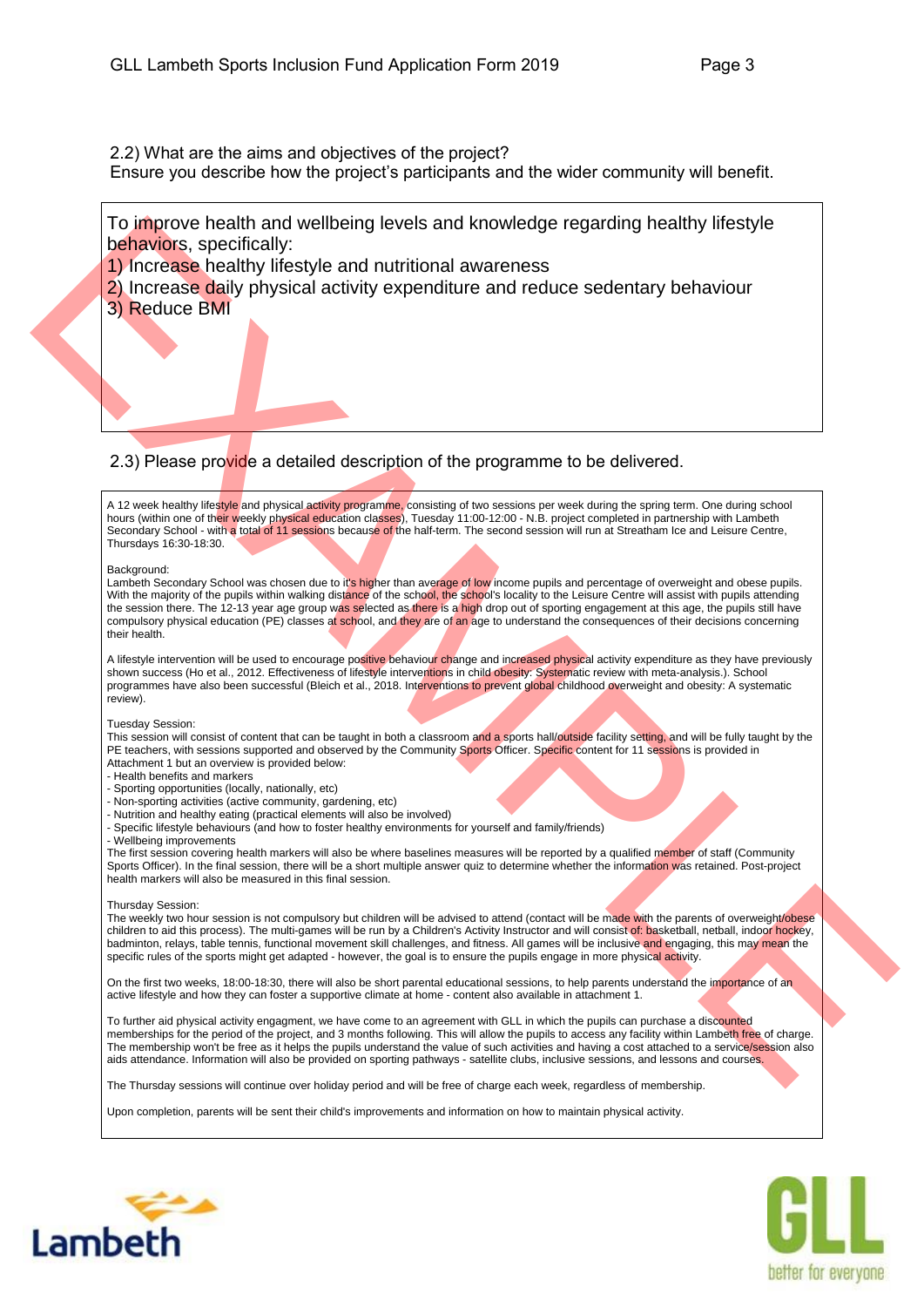2.4) Project Timeline.

| <b>Start Date (DD/MM/YYYY)</b> | 07/01/2019 |
|--------------------------------|------------|
|                                |            |
| End Date (DD/MM/YYYY)          | 29/03/2019 |

| <b>Day</b>                              | <b>Mon</b>                       | <b>Tues</b> | <b>Wed</b> | <b>Thurs</b> | Fri | <b>Sat</b> | <b>Sun</b> |
|-----------------------------------------|----------------------------------|-------------|------------|--------------|-----|------------|------------|
| <b>Start</b><br><b>Time</b>             |                                  | 11:00       |            | 16:30        |     |            |            |
| <b>Finish</b><br><b>Time</b>            |                                  | 12:00       |            | 18:30        |     |            |            |
| <b>Total</b><br><b>Hours</b><br>per Day |                                  |             |            |              |     |            |            |
|                                         | <b>Total Hours per Week</b>      |             | 3          |              |     |            |            |
|                                         | <b>Total Hours per Programme</b> |             | 35         |              |     |            |            |

|                                                                                                                                                  |                                  | why. For example; holiday period, break in programme. |            |                                                                                                |                              |            |            |
|--------------------------------------------------------------------------------------------------------------------------------------------------|----------------------------------|-------------------------------------------------------|------------|------------------------------------------------------------------------------------------------|------------------------------|------------|------------|
| holiday.                                                                                                                                         |                                  |                                                       |            | The school session will not run on Tuesday 19th February due to the half-term                  |                              |            |            |
|                                                                                                                                                  |                                  |                                                       |            |                                                                                                |                              |            |            |
|                                                                                                                                                  |                                  |                                                       |            | 2.5) Please indicate when your sessions will take place and the total hours over the course of |                              |            |            |
| the project.                                                                                                                                     |                                  |                                                       |            |                                                                                                |                              |            |            |
| <b>Day</b>                                                                                                                                       | <b>Mon</b>                       | <b>Tues</b>                                           | <b>Wed</b> | <b>Thurs</b>                                                                                   | Fri                          | <b>Sat</b> | <b>Sun</b> |
| <b>Start</b><br><b>Time</b>                                                                                                                      |                                  | 11:00                                                 |            | 16:30                                                                                          |                              |            |            |
| <b>Finish</b><br><b>Time</b>                                                                                                                     |                                  | 12:00                                                 |            | 18:30                                                                                          |                              |            |            |
| <b>Total</b><br><b>Hours</b>                                                                                                                     |                                  |                                                       |            |                                                                                                |                              |            |            |
| per Day                                                                                                                                          | <b>Total Hours per Week</b>      |                                                       | 3          |                                                                                                |                              |            |            |
|                                                                                                                                                  | <b>Total Hours per Programme</b> |                                                       | 35         |                                                                                                |                              |            |            |
|                                                                                                                                                  |                                  |                                                       |            |                                                                                                |                              |            |            |
|                                                                                                                                                  | 2.6) Venue Address.              |                                                       |            |                                                                                                |                              |            |            |
|                                                                                                                                                  |                                  | Lambeth Secondary School, Lambeth Road                |            |                                                                                                |                              |            |            |
|                                                                                                                                                  |                                  |                                                       |            |                                                                                                |                              |            |            |
|                                                                                                                                                  |                                  |                                                       |            | Streatham Ice and Leisure Centre, 390 Streatham High Road                                      |                              |            |            |
|                                                                                                                                                  |                                  |                                                       |            |                                                                                                |                              |            |            |
|                                                                                                                                                  |                                  |                                                       |            | 2.7) Please mark with a "Y" the areas of Lambeth that your project targets.                    |                              |            |            |
|                                                                                                                                                  |                                  |                                                       |            | Prince's (SE1)                                                                                 |                              |            |            |
|                                                                                                                                                  |                                  |                                                       |            | <b>St Leonard's</b>                                                                            |                              |            |            |
|                                                                                                                                                  | <b>Clapham Common</b>            |                                                       |            | <b>Stockwell</b>                                                                               |                              |            |            |
|                                                                                                                                                  |                                  |                                                       |            | <b>Streatham Hill</b>                                                                          |                              |            | Y          |
|                                                                                                                                                  |                                  |                                                       |            |                                                                                                | <b>Streatham South (CR4)</b> |            | Y          |
|                                                                                                                                                  |                                  |                                                       |            | <b>Streatham Wells</b>                                                                         |                              |            | Ÿ.         |
|                                                                                                                                                  |                                  |                                                       |            | <b>Thornton</b>                                                                                |                              |            |            |
| and<br><b>Bishop's</b><br><b>Brixton Hill</b><br><b>Clapham Town</b><br><b>Coldharbour</b><br>Ferndale<br><b>Gipsy Hill</b><br><b>Herne Hill</b> |                                  |                                                       |            | <b>Thurlow Park</b>                                                                            |                              |            | Y          |
| Knight's Hill<br>Larkhall                                                                                                                        |                                  |                                                       | Υ          | <b>Tulse Hill</b><br><b>Vassall</b>                                                            |                              |            |            |



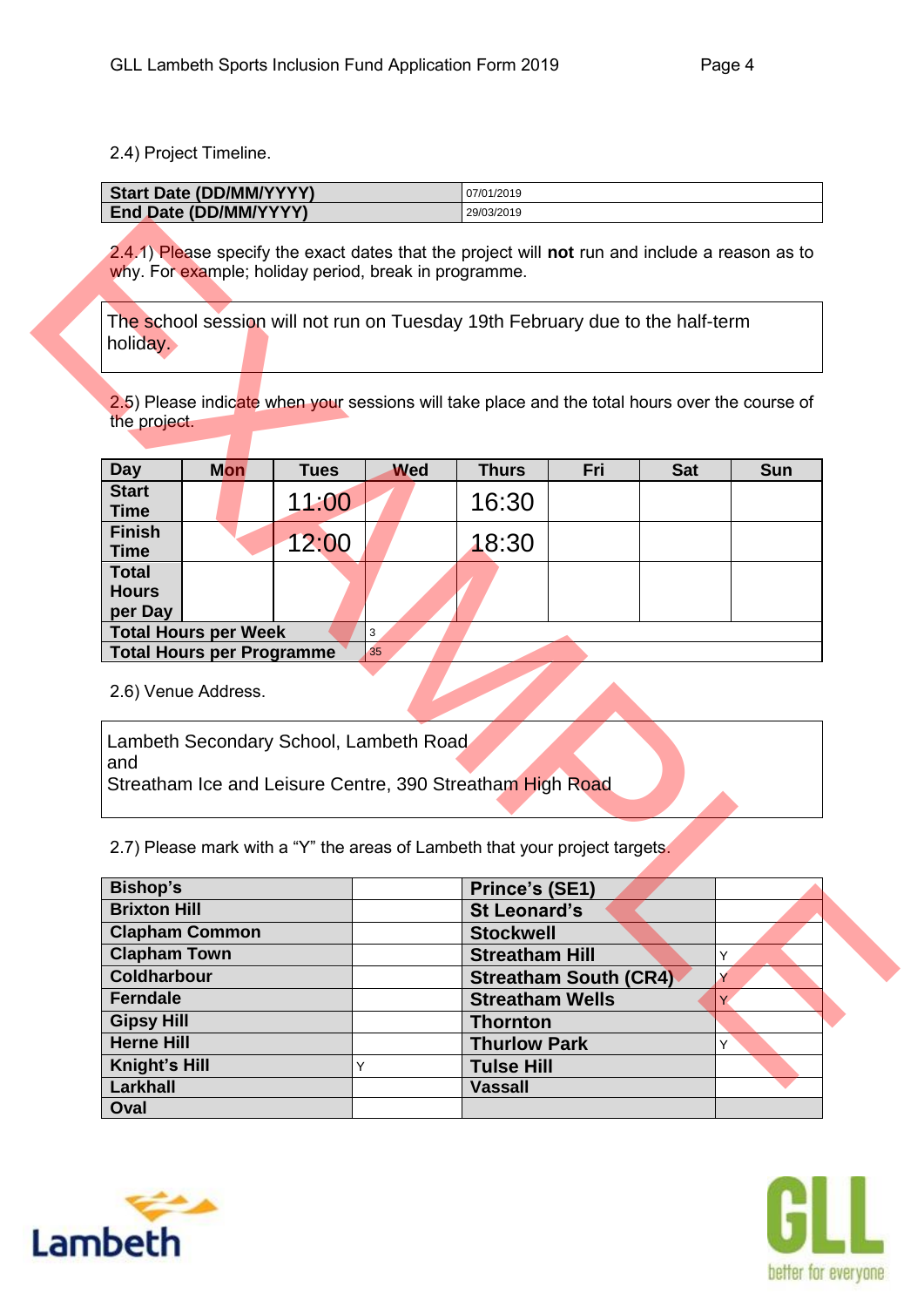## **Project Management**

2.8) How will you manage your programme? Tell us about your qualifications, skills, and experience in delivering similar programmes.

This project was successfully piloted (see Attachment 2 for further information). By working in partnership with the school's PE department, we ensure the content is delivered by experienced teachers with specialised skills in sport and health, who will also typically have a rapport with the pupils already.

The multi-games activities at the centre are run by a Children's Activity Instructor with support from the Community Sports Officer. All have a number of years experience in their roles and additional qualifications.

The Community Sports Officer will manage all administration; that is, tracking attendance, measuring and recording health markers, data evaluation, session bookings.. to name a few.

2.9) Who is involved in the management and delivery of the programme? Please describe what qualifications you will be ensuring that staff involved in the project possess.

This project was successfully piloted (see Attachment 2 for further information). By<br>Working in partnership with the schools PE doparrmont, we ensure the conton is<br>wholen to presentent teaches with specialised skills in sp School PE Teacher 1, PGCE, BSc Education School PE Teacher 2, BSc Education School PE Teacher 3, BA Science with QTS Jane Bloggs, Community Sports Officer, MSci Sport Science James Doe, Children's Activity Instructor, Level 2 Tennis, Level 3 Gymnastics

2.10) Describe how you will work with GLL and any other partners or agencies in the delivery of the project.

We will book their facilties for the Thursday sessions. During, and after, the intervention, GLL's facilities, sessions, and pathways will be promoted to the children. GLL have also agreed to subsidise memberships for a 6 month period for the participants. We would hope that GLL's Community Sport Team will visit the sessions.



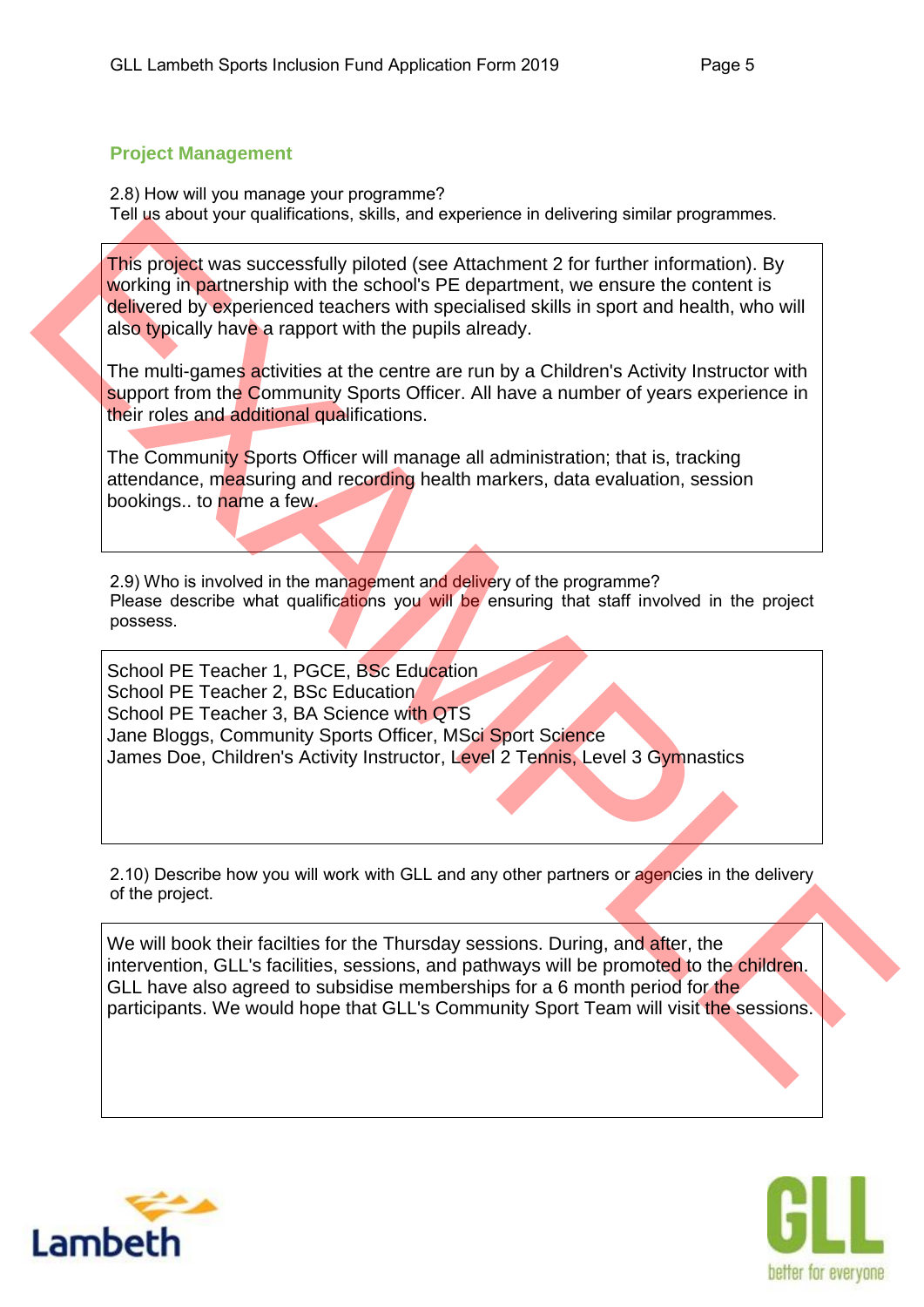2.11) Detail below if your organisation currently uses any GLL facility for any other project. Please include booking name and session time/days.

| No.                                                                                                                                                                                                                                                                                                                                                                                                                                                                               |
|-----------------------------------------------------------------------------------------------------------------------------------------------------------------------------------------------------------------------------------------------------------------------------------------------------------------------------------------------------------------------------------------------------------------------------------------------------------------------------------|
|                                                                                                                                                                                                                                                                                                                                                                                                                                                                                   |
|                                                                                                                                                                                                                                                                                                                                                                                                                                                                                   |
|                                                                                                                                                                                                                                                                                                                                                                                                                                                                                   |
| 2.12) How will you monitor the success of the programme?<br>Please describe how you will measure the quality of the project and provide evidence of any<br>quality assurance systems that you have in place. Ensure you have detailed the monitoring<br>practices referred to in the GLL Lambeth Sports Inclusion Fund Criteria.                                                                                                                                                  |
| Success of the programme will be noted with BMI reductions, increased perception of<br>fitness, increased daily expenditure and reduced sedentary time (International<br>Physical Activity Questionnaire), improved wellbeing (Mental Health Continuum -<br>Short Form), awareness of lifestyle behaviours, and take up of memberships.                                                                                                                                           |
| The measures utilised have previously been validated and are short to ensure honest,<br>reliable answers from participants.                                                                                                                                                                                                                                                                                                                                                       |
|                                                                                                                                                                                                                                                                                                                                                                                                                                                                                   |
| 2.13) Please provide information on your sustainability plan to ensure continuation of the<br>project beyond the initial funding period.                                                                                                                                                                                                                                                                                                                                          |
| This project does not expect to continue beyond the funding period. However, pupils,<br>parents, and teachers can contact the Community Sports Officer at any time for more<br>information regarding healthy lifestyles and how to engage in physical activity. It is<br>hoped that the project will encourage more pupils to retain in sporting activity and/or<br>take up sport/fitness, either within school or external (e.g. GLL centre using the<br>discounted membership). |



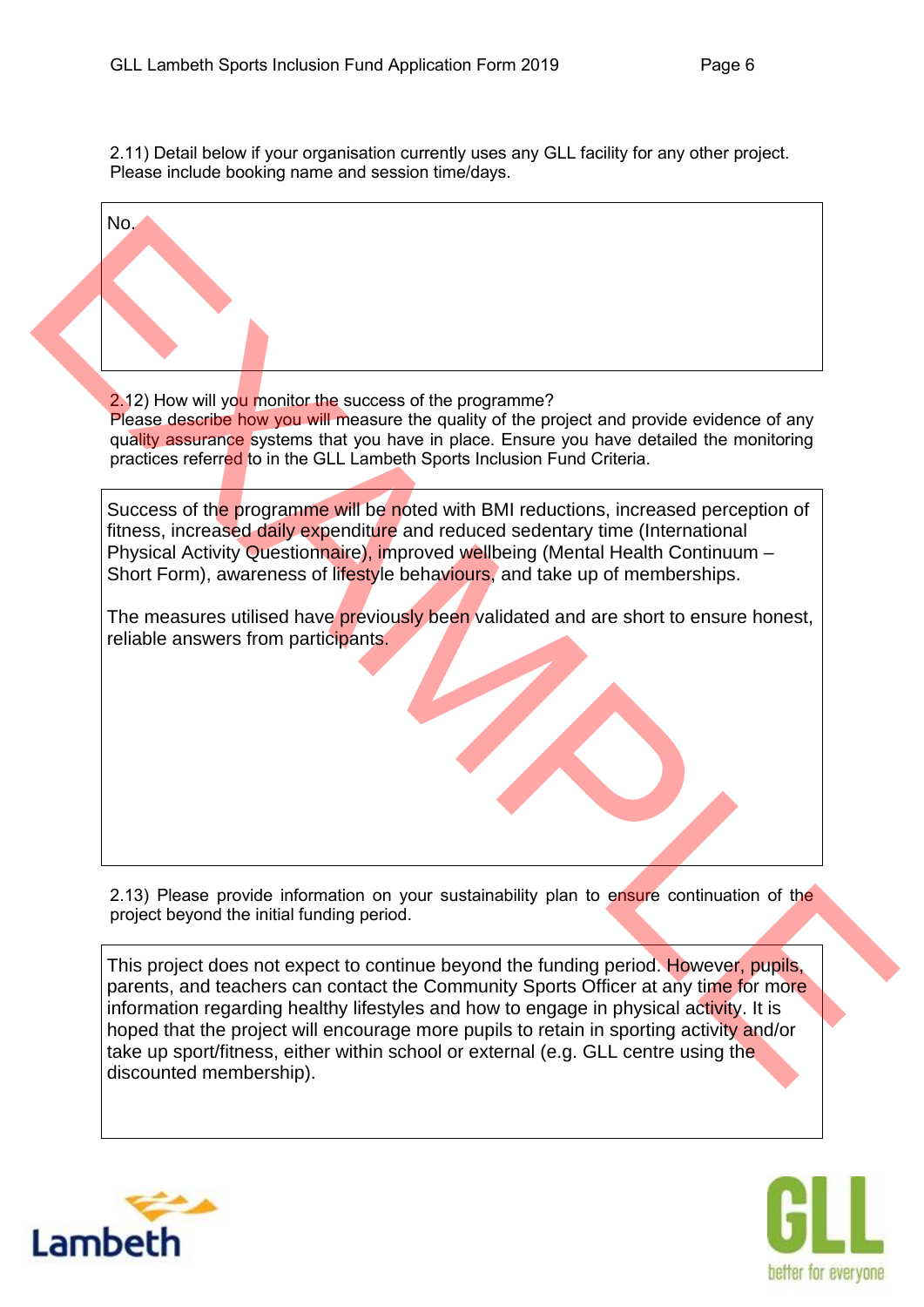## **Section 3: Project Budget**

3.1) Cost Breakdown.

3.1.1) Fill in the following table with a breakdown of the costs associated with the project and the requested contribution from us.

| <b>Project Costs</b>              | <b>Amount Applied For (£)</b> |
|-----------------------------------|-------------------------------|
| <b>Venue hire</b>                 | 1.248.00                      |
| <b>Staff Costs</b>                | 295.20                        |
| <b>Equipment (Please specify)</b> |                               |
| <b>TOTAL</b>                      | 1.543.20                      |

| <b>Project Costs</b>                                     |                                                                                                                                                 | <b>Amount Applied For (£)</b> |
|----------------------------------------------------------|-------------------------------------------------------------------------------------------------------------------------------------------------|-------------------------------|
| <b>Venue hire</b>                                        |                                                                                                                                                 | 1,248.00                      |
| <b>Staff Costs</b>                                       |                                                                                                                                                 | 295.20                        |
| <b>Equipment (Please specify)</b>                        |                                                                                                                                                 |                               |
| <b>TOTAL</b>                                             |                                                                                                                                                 | 1,543.20                      |
| No additional equipment is required.                     | Venue: £52/h (sports hall) x 2 hours x 12 weeks = £1,248.00.<br>Staff: Children's Activity Instructor, £12.30/h x 2 hours x 12 weeks = £295.20. |                               |
|                                                          |                                                                                                                                                 |                               |
| 3.2) Please detail any income you anticipate to receive. | Input N/A if you do not expect to receive any income from the sources stated below.                                                             |                               |
| Will participants pay fees?                              | Yes:                                                                                                                                            | $\boldsymbol{V}$<br>No:       |
| <b>Details of Fees/charges</b>                           |                                                                                                                                                 |                               |
|                                                          | Anticipated Income (£)                                                                                                                          | <b>Further Details</b>        |
|                                                          | N/A                                                                                                                                             |                               |
| <b>Fundraising</b><br><b>Grants</b>                      | N/A                                                                                                                                             |                               |



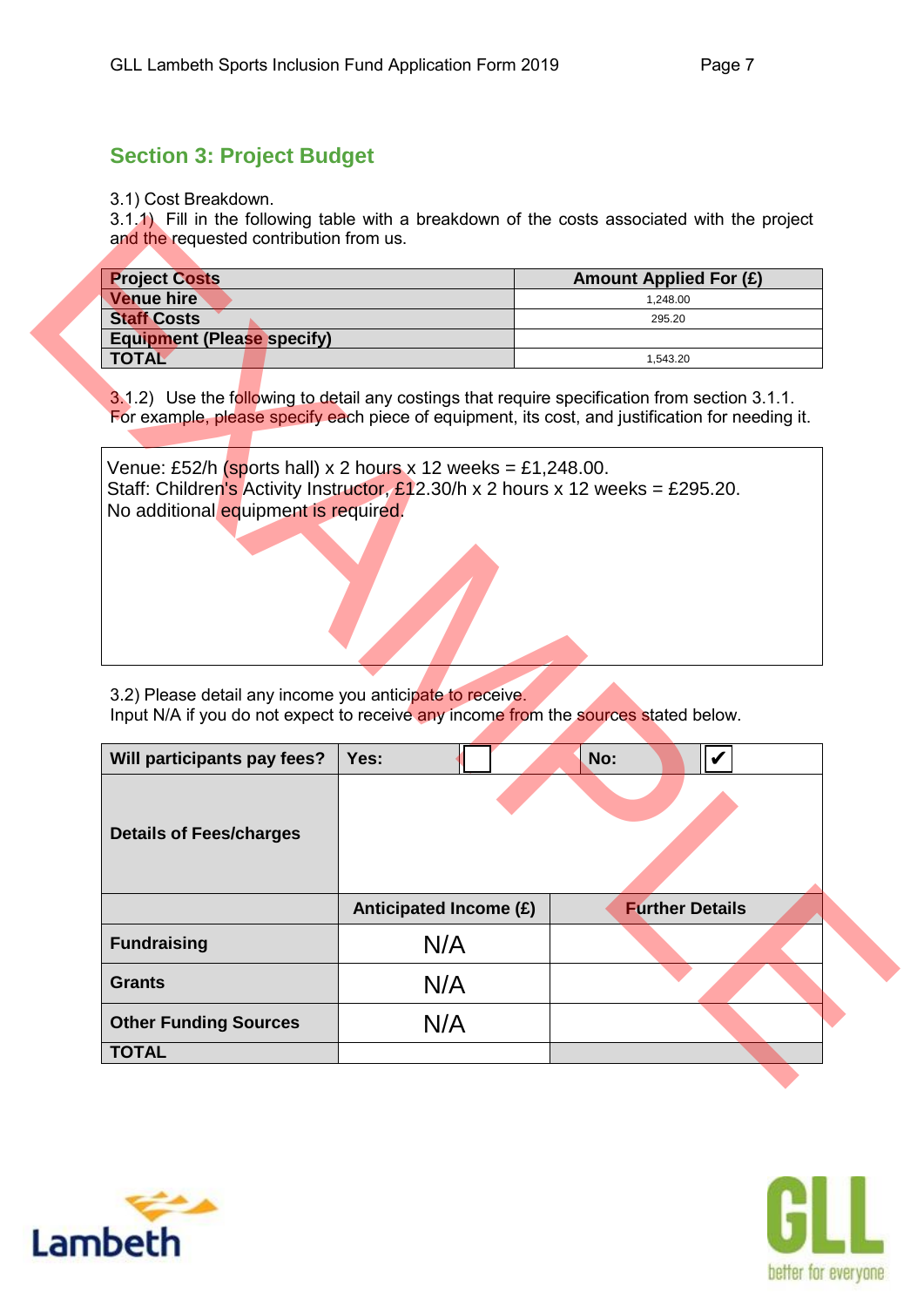3.3) Please explain how this programme will provide value for money and what evidence can you provide to support this?

Working in partnership with Lambeth Secondary School and GLL has enabled us to keep costs to a minimum. The improvement in the children's weight and holistic health has direct benefits for them and indirect benefits on society: reduced burden on NHS. improved wellbeing, possibly greater sporting success.

## **Section 4: Declaration, Agreement Terms, and Signatures**

|     | Working in partnership with Lambeth Secondary School and GLL has enabled us to<br>keep costs to a minimum. The improvement in the children's weight and holistic health<br>has direct benefits for them and indirect benefits on society: reduced burden on NHS,<br>improved wellbeing, possibly greater sporting success. |
|-----|----------------------------------------------------------------------------------------------------------------------------------------------------------------------------------------------------------------------------------------------------------------------------------------------------------------------------|
|     |                                                                                                                                                                                                                                                                                                                            |
|     | <b>Section 4: Declaration, Agreement Terms, and Signatures</b>                                                                                                                                                                                                                                                             |
|     | 4.1) Is any member of the Management Committee/Organisational Management or staff an<br>employee of Lambeth Council, Councillor for London Borough of Lambeth, or GLL?<br>If yes, please state their name(s) and post(s)/position(s) below:                                                                                |
| No. |                                                                                                                                                                                                                                                                                                                            |
|     |                                                                                                                                                                                                                                                                                                                            |
|     |                                                                                                                                                                                                                                                                                                                            |
|     | By submitting a GLL Lambeth Sports Inclusion Fund application, you agree to the following                                                                                                                                                                                                                                  |
|     | To the best of your knowledge, all information provided is accurate and true                                                                                                                                                                                                                                               |
|     | To not apply to multiple funding sources for the same components of the project                                                                                                                                                                                                                                            |
|     | You understand that a successful application does not guarantee repeated future                                                                                                                                                                                                                                            |
|     | awards                                                                                                                                                                                                                                                                                                                     |
|     | You have attached to the application evidence of a current and valid affiliation to the<br>relevant sporting body for any organisation you propose to use to deliver the project                                                                                                                                           |
|     | to ensure                                                                                                                                                                                                                                                                                                                  |
|     | Up to date relevant insurances are in place valid for the duration of the project<br>$\circ$                                                                                                                                                                                                                               |
|     | Proper procedures and policies are implemented, and appropriate checks are<br>$\circ$                                                                                                                                                                                                                                      |
|     | undertaken, with regards to safeguarding of children and vulnerable adults                                                                                                                                                                                                                                                 |
|     | Staff, coaches, volunteers and other individuals involved in delivering the<br>$\circ$                                                                                                                                                                                                                                     |
|     | project are appropriately qualified                                                                                                                                                                                                                                                                                        |
|     | If you propose to deliver the project without using an affiliated sporting organisation,                                                                                                                                                                                                                                   |
|     | you have attached evidence                                                                                                                                                                                                                                                                                                 |
|     | That you hold up to date relevant insurances, valid for the duration of the                                                                                                                                                                                                                                                |
|     |                                                                                                                                                                                                                                                                                                                            |
|     | project                                                                                                                                                                                                                                                                                                                    |
|     | Of procedures and policies to be used with regards to safeguarding of children<br>$\circ$                                                                                                                                                                                                                                  |
|     | and vulnerable adults<br>That each individual has had recent checks are undertaken with regards to<br>$\circ$                                                                                                                                                                                                              |

- To the best of your knowledge, all information provided is accurate and true
- To not apply to multiple funding sources for the same components of the project
- You understand that a successful application does not quarantee repeated future awards
- You have attached to the application evidence of a current and valid affiliation to the relevant sporting body for any organisation you propose to use to deliver the project to ensure
	- $\circ$  Up to date relevant insurances are in place valid for the duration of the project
	- $\circ$  Proper procedures and policies are implemented, and appropriate checks are undertaken, with regards to safeguarding of children and vulnerable adults
	- $\circ$  Staff, coaches, volunteers and other individuals involved in delivering the project are appropriately qualified
- If you propose to deliver the project without using an affiliated sporting organisation, you have attached evidence
	- $\circ$  That you hold up to date relevant insurances, valid for the duration of the project
	- $\circ$  Of procedures and policies to be used with regards to safeguarding of children and vulnerable adults
	- $\circ$  That each individual has had recent checks are undertaken with regards to safeguarding of children and vulnerable adults

 $\circ$  That all individuals involved in delivering the project are appropriately qualified The terms of the grant of funding should your application be successful are: